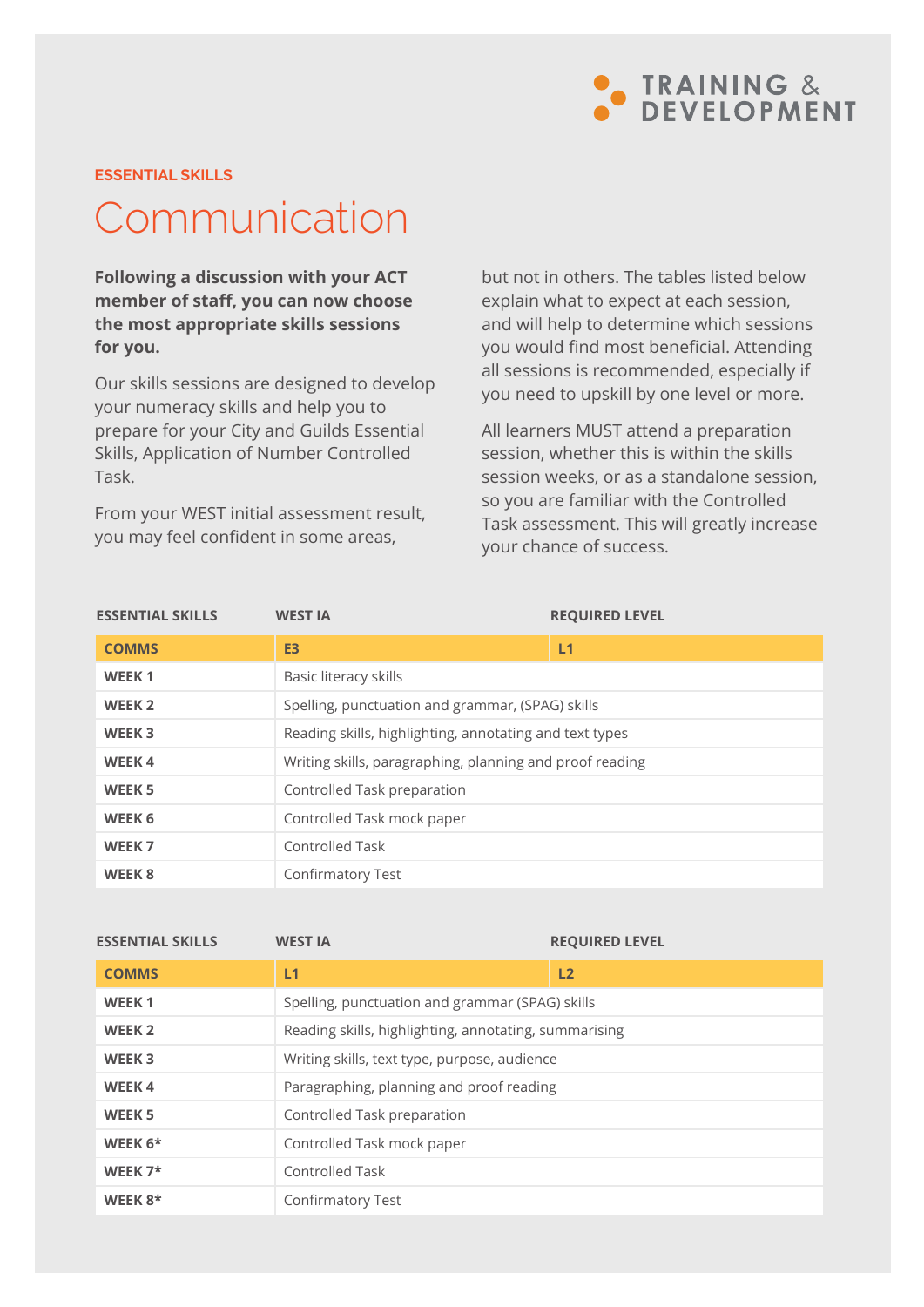

| <b>ESSENTIAL SKILLS</b> | <b>WEST IA</b>                                                      | <b>REQUIRED LEVEL</b>                                     |  |  |  |  |
|-------------------------|---------------------------------------------------------------------|-----------------------------------------------------------|--|--|--|--|
| <b>COMMS</b>            | L2                                                                  | L3                                                        |  |  |  |  |
| WEEK <sub>1</sub>       |                                                                     | Advanced spelling, punctuation and grammar, (SPAG) skills |  |  |  |  |
| WEEK <sub>2</sub>       | Reading skills, highlighting, annotating, summarising, synthesising |                                                           |  |  |  |  |
| WEEK <sub>3</sub>       | Writing skills, text types, purpose and audience                    |                                                           |  |  |  |  |
| <b>WEEK4</b>            | Paragraphing, planning and proof reading                            |                                                           |  |  |  |  |
| WEEK <sub>5</sub>       | Controlled Task preparation/mock paper                              |                                                           |  |  |  |  |
| WEEK 6                  | Controlled Task                                                     |                                                           |  |  |  |  |
| WEEK <sub>7</sub>       | Controlled Task continued                                           |                                                           |  |  |  |  |
| WEEK <sub>8</sub>       | Confirmatory Test                                                   |                                                           |  |  |  |  |

### **Preparation session only:**

| <b>ESSENTIAL SKILLS</b>             | <b>WEST RESULTS</b>                                                                                             | <b>REQUIRED LEVEL</b> |  |  |  |  |
|-------------------------------------|-----------------------------------------------------------------------------------------------------------------|-----------------------|--|--|--|--|
| <b>COMMS</b>                        | L1                                                                                                              | L <sub>1</sub>        |  |  |  |  |
| <b>PREPARATION SESSION</b><br>ONLY* | Controlled Task overview, including preparing for discussions,<br>reading text, planning and drafting documents |                       |  |  |  |  |
|                                     |                                                                                                                 |                       |  |  |  |  |
| <b>ESSENTIAL SKILLS</b>             | <b>WEST RESULTS</b>                                                                                             | <b>REQUIRED LEVEL</b> |  |  |  |  |
| <b>COMMS</b>                        | <b>L2 OR L3</b>                                                                                                 | <b>L2 OR L3</b>       |  |  |  |  |

*\*A suitable date for the Controlled Task can be chosen with your Essential Skills Tutor at this session*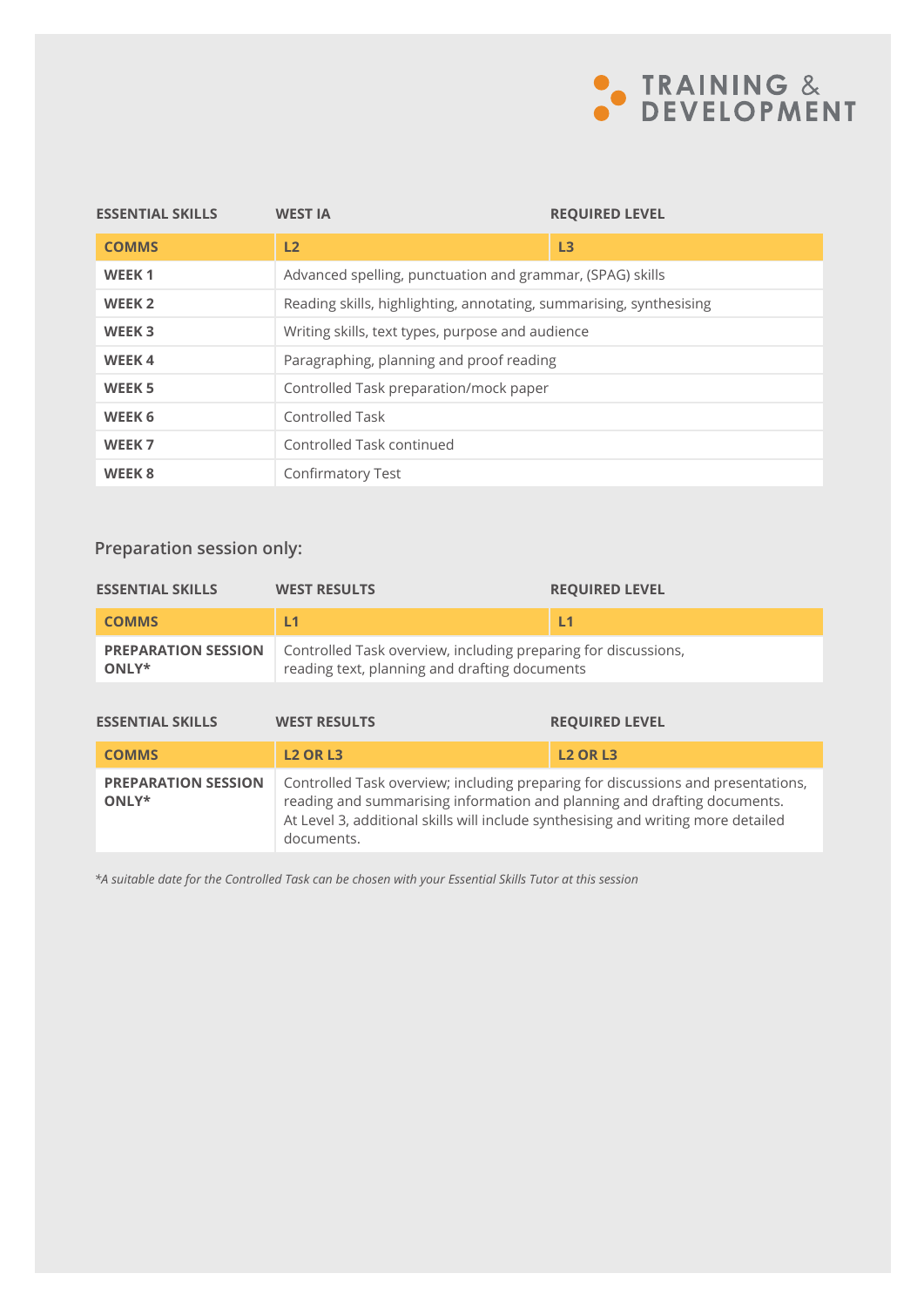

### Communication Skills Sessions Dates Available until July 2020

Sessions starts at 9:30am to 12:00pm

Sessions starts at 1:30pm to 4:00pm



Controlled Task preparation session

### **E3 TO L1 SESSIONS**

| <b>LOCATION</b> | <b>DAY</b>   | WEEK <sub>1</sub> | WEEK <sub>2</sub>             | WEEK <sub>3</sub> | WEEK 4   | WEEK <sub>5</sub> | WEEK 6   | WEEK <sub>7</sub> | WEEK 8   |
|-----------------|--------------|-------------------|-------------------------------|-------------------|----------|-------------------|----------|-------------------|----------|
| Cardiff         | Friday       | 09/10/19          | 16/10/19                      | 23/10/19          | 30/10/19 | 06/11/19          | 13/11/19 | 20/11/19          | 27/11/19 |
| Cardiff         | Wed          |                   | Prep only session             |                   |          |                   |          |                   |          |
| Cardiff         | Friday       | 10/01/20          | 17/01/20                      | 24/01/20          | 31/01/20 | 07/02/20          | 14/02/20 | 21/02/20          | 21/02/20 |
| Cardiff         | Friday       |                   | Prep only session<br>20/03/20 |                   |          |                   |          |                   |          |
| Cardiff         | <b>Thurs</b> | Prep only session |                               |                   |          |                   |          |                   |          |
| Cardiff         | Friday       | 24/04/20          | 01/05/20                      | 08/05/20          | 15/05/20 | 22/05/20          | 29/05/20 | 05/06/20          | 12/06/20 |
| Cardiff         | Friday       | Prep only session |                               |                   |          |                   | 03/07/20 |                   |          |

\* Week 7, Live Controlled Task, 4 hours required. As the live Controlled Task is a 4 hour assessment, your Essential Skills Tutor will discuss a slight variation in times to accommodate.

### **L1 TO L2 SESSIONS**

| <b>LOCATION</b> | <b>DAY</b>   | WEEK <sub>1</sub> | WEEK <sub>2</sub> | WEEK <sub>3</sub> | WEEK 4   | WEEK <sub>5</sub> | WEEK 6   | WEEK <sub>7</sub> | WEEK 8   |  |
|-----------------|--------------|-------------------|-------------------|-------------------|----------|-------------------|----------|-------------------|----------|--|
| Newport         | Friday       | 13/09/19          | 20/09/19          | 27/09/19          | 04/10/19 | 11/10/19          | 18/10/19 | 25/10/19          | 01/11/19 |  |
| Cardiff         | Wed          | Prep only session |                   |                   |          |                   | 13/11/19 |                   |          |  |
| Cardiff         | Wed          | 30/10/19          | 06/11/19          | 13/11/19          | 20/11/19 | 27/11/19          | 04/12/19 | 11/12/19          | 18/12/19 |  |
| Cardiff         | Wed          | Prep only session |                   |                   |          |                   | 22/01/20 |                   |          |  |
| Cardiff         | Wed          | 08/01/20          | 15/01/20          | 22/01/20          | 29/01/20 | 05/02/19          | 12/02/20 | 19/02/20          | 26/02/20 |  |
| Newport         | Friday       | 10/01/20          | 17/01/20          | 24/01/20          | 31/04/20 | 07/02/20          | 14/02/20 | 21/02/20          | 28/02/20 |  |
| Cardiff         | <b>Thurs</b> | Prep only session |                   |                   |          |                   | 12/03/20 |                   |          |  |
| Cardiff         | Friday       |                   | Prep only session |                   |          |                   | 24/04/20 |                   |          |  |
| Cardiff         | Friday       | 24/04/20          | 01/05/20          | 08/05/20          | 15/05/20 | 22/05/20          | 29/05/20 | 05/06/20          | 12/06/20 |  |
| Cardiff         | Wed          | Prep only session |                   |                   |          |                   | 17/06/20 |                   |          |  |
| Newport         | Friday       | 24/04/20          | 01/05/20          | 08/05/20          | 15/05/20 | 22/05/20          | 29/05/20 | 05/06/20          | 12/06/20 |  |
| Cardiff         | Wed          | 01/06/20          | 08/06/20          | 15/06/20          | 22/06/20 | 29/06/20          | 06/07/20 | 13/07/20          | 20/07/20 |  |

\* Week 7, Live Controlled Task, 5 hours required. As the live Controlled Task at week 7 is a 5 hour assessment, your Essential Skills Tutor will discuss a slight variation in times to accommodate.